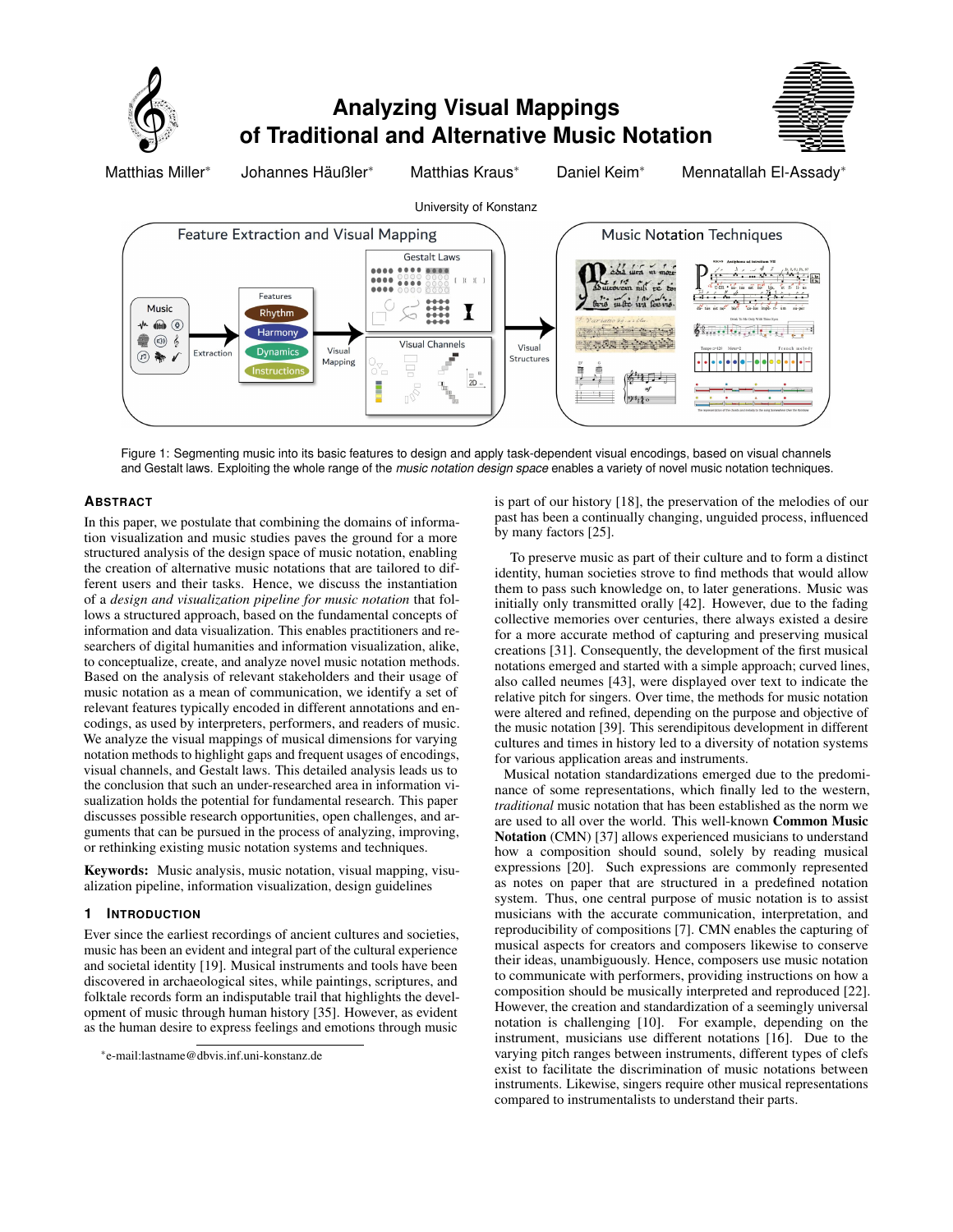Due to the gradual development of notation over multiple centuries, the CMN is a result of a long-term, historical development process. For instance, one bottleneck for a wide distribution was the lack of availability of printing color at the beginning of mass printing for the reproduction of music scores on paper. Similarly, the technological progress and digitization had not yet reached the point of using interactivity or motion. From the information visualization research perspective, these historically grounded limits on the design space of music notation may have led to an established representation which does not exploit the full potential of all available techniques and encodings. For example, according to Flach et al. dyslexic individuals benefit from using an alternative notation exploiting other visual cues, enabling them to better distinguish the pitch of notes which is more difficult using the CMN [\[13\]](#page-4-14). Current research in the domain of information visualization provides means for a more structured approach to the design of music notation.

Hence, we postulate that bridging the domains of information visualization and music opens up space for a structured analysis of music notation and a thorough exploration of its visual design space. Such an endeavor opens up paths to novel and original research, tailoring music notation to different users and their tasks.

Considering different application fields and existing music notation techniques, this paper contributes a structured analysis of the visual design space of music notation. We define the span of the design space to integrate and analyze the state-of-the-art visualization techniques of various music notations. In doing so, we obtain means to identify benefits and drawbacks of different visual encodings. In addition, our approach enables a systematic and comparative analysis of different concepts, concerning their effectiveness by applying the Gestalt laws. Finally, these considerations reveal potential research gaps and opportunities in the domain of music notation visualization.

#### **2 BACKGROUND**

Depicting music in a visual form is a complex task containing several representation issues [\[10\]](#page-4-12). The existence of a vast variety of different music notations shows that it is overly complicated to encode all musical features into a single and consistent system because of the limited number of visual encoding channels. Designing a notation system requires one to make fundamental design decisions that depend on the target audience and the application area. Making such design decisions limits the range of possible applications which is acceptable if some use cases are well-supported even though other tasks are not. One reason why specialized notation is restricted is loss of information. For instance, tailoring a notation system to a specific instrument makes reading more difficult for musicians who are not acquainted with the instrument. A further reason is that music is subject to a continuing progress due to the development of new instruments, genres, and even rearrangements of existing works, making it impossible to take features into account that will be introduced at a later point in time. The range of application of music notation can be divided into categories (examples are given by reference), which contain but are not limited to (live) performance [\[15,](#page-4-15) [40\]](#page-4-16), analysis [\[28\]](#page-4-17), art [\[21,](#page-4-18) [32\]](#page-4-19), education [\[45\]](#page-4-20), instrument support [\[34\]](#page-4-21), composition [\[3\]](#page-4-22), and entertainment [\[14\]](#page-4-23).

Dannenberg states that the diversity between the single categories requires one to view music and its structure based on different levels of representation, since each notation design may contain information that is not available in other systems [\[10\]](#page-4-12). For instance, to analyze music, often abstract transformations are used to provide means of comparison that enable analysts to detect patterns and differences of musical pieces instead of focusing on single details [\[36\]](#page-4-24). Among others, music analysts are interested in understanding the harmonic progressions and relationship of a musical piece. Malandrino et al. propose a visualization approach to emphasize the harmonic structure of a composition by employing color to indicate tonal

progressions [\[27\]](#page-4-25). Many approaches that propose an instrumentoriented design can also be assigned to the category 'Education' since visual metaphors that are based on the visual appearance of the respective instrument provide high potential for learning a new instrument. For example, Dascălue et al. utilize the keyboard design to create an instrument teaching platform for adult learners [\[11\]](#page-4-26).

To summarize the broad range of music notation systems into a single framework, we first span a *Music Notation Design Space*.

#### <span id="page-1-0"></span>**3 MUSIC NOTATION DESIGN SPACE**

Visually representing music requires a suitable mapping from heterogeneous input formats to visual channels. If music exists in audio format, extracting structural features is necessary before applying a visual encoding. Since the visualization or notational representation of music is ambiguous, even existing visual representations can be examined and altered to be restructured to support different situations. Music is an intricate form of art containing both structural, as harmony or rhythm, and non-structural properties like emotion and imagination. The former is mathematically formalizable. Nevertheless, there are multiple attributes of music that hardly can be communicated using formal notation. For instance, performing music often involves a specific level of expressiveness when interpreted that is difficult to formalize or to visually encode. Consequently, dealing with music as notation entails several representational issues. This problem of representation is responsible for the existing variety of different musical representations. To analyze existing music notation specifications, we necessitate extracting musical features that are commonly used to visually represent music. Due to the hierarchical structure of music, we introduce a determined level of abstraction in subdividing music into four meta-features which comprise concrete musical dimensions each of which can be subject to visual representation in musical notation systems.

#### <span id="page-1-1"></span>**3.1 Musical meta-features and notational dimensions**

We suggest a set of meta-features that can be extracted from music each of which characterizes a unique musical attribute. Every meta-feature contains multiple dimensions that describe its specific musical part in detail. Subsequently, we consider music to be generally a composition of *rhythm*, *harmony*, *dynamics*, and *instructions* (see Step 1 in [Fig. 2\)](#page-2-0).

*Rhythm* describes the tempo (beats per minute) or speed including meter and time signatures. Pauses also belong to *rhythm*, since they influence the rhythmic movement or flow in music. *Rhythm* is the cause why music can be categorized and analyzed as time-series data and is a fundamental aspect in the design of music notation.

*Harmony* depends on how multiple tones simultaneously compose specific pitch levels. This co-occurrence of notes determines the harmonic progression of a musical piece. In music notation, one must differentiate between accidental and normal notes. Moreover, the range of a given part is defined by the octaves or height of note. We assign duration to be part of every note since varying tone lengths directly affect the harmonic behavior. Often, dynamics is used to describe the loudness or the development of intensity including the transitions between different volume levels as well as accents and abrupt changes of the musical progression.

*Dynamics* comprises volume (or intensity), articulation and phrasing since phrasing and volume are frequently combined to partition music into connected segments. Besides, articulation also shapes musical dynamics in combination with intensity and phrasing.

*Instructions* encapsulate contextual notational information such as timbre, arrangement, baseline and which finger should be used to play a specific note. 'Arrangement' includes the structure of a musical piece comprising repetitions and instrumentation. Instrumentation influences the timbre and is regarded as a separate dimension which is often implicitly represented. Depending on the instrument,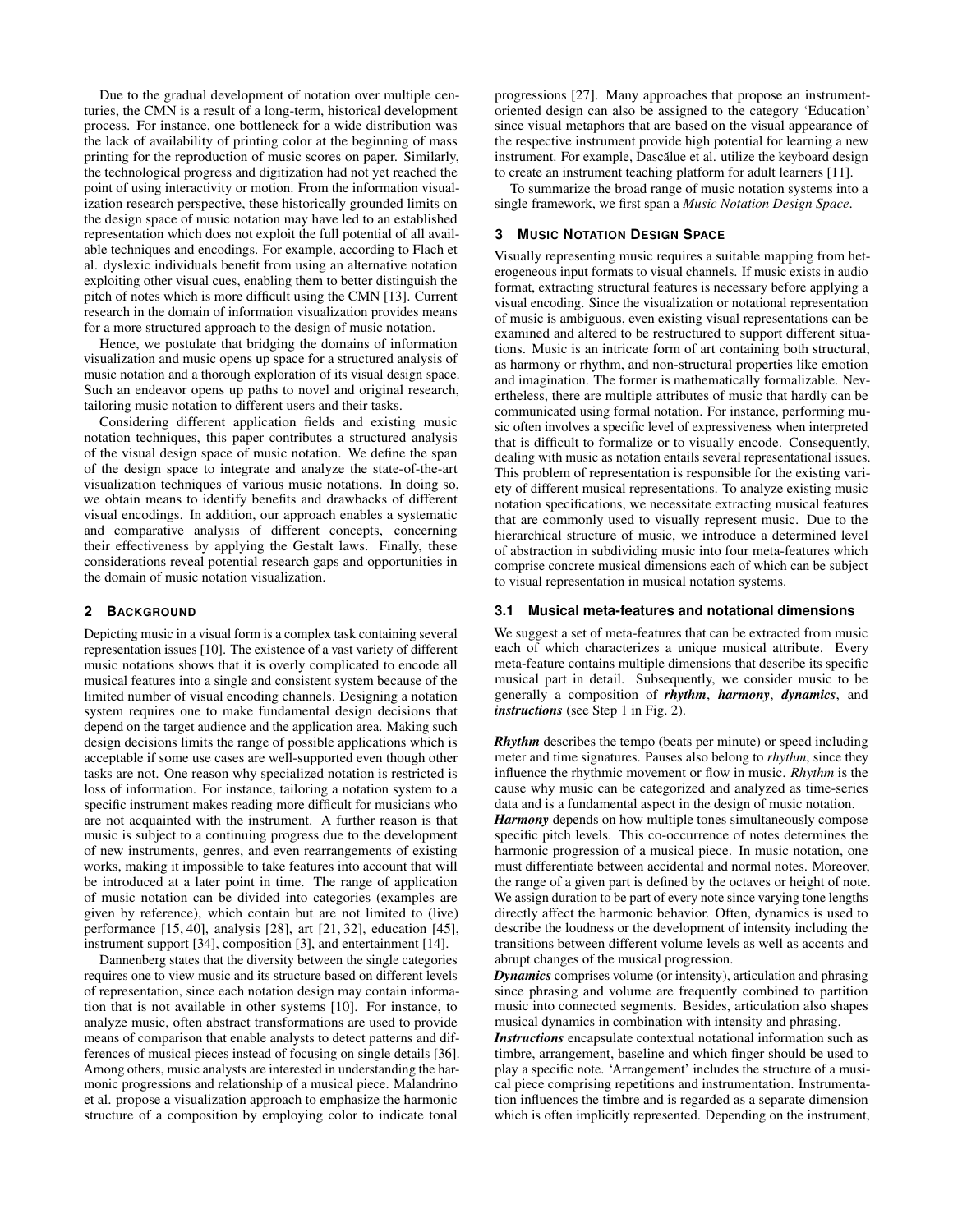

<span id="page-2-0"></span>Figure 2: Our proposed *Music Notation Visualization Pipeline* is based on Card et al.'s Information Visualization Reference Model [\[5\]](#page-4-27). Transforming musical data into visual music notation as a multi-step process including extraction of musical features (Step 1), data transformation (Step 2), visual mapping (Step 3) and encoding into visual structures (Step 4). Moreover, allowing users to interact with the system and changing the notation enables customization on views (Step 5) and enables notation improvement to fit the users' tasks.

the CMN uses different baselines encoded by respective clefs at the beginning of the notation indicating the pitch of the displayed notes.

## **3.2 Users and Tasks**

Different types of users need suitable music representations: music composers must be able to expressively communicate their thoughts by symbols, signs and other instructions. They achieve this by mapping musical thoughts to be structured and represented in such a way that the composed music can be reconstructed as imagined by the author. In contrast, performers should be provided with a musical notation that is easy to understand and suitable for the instrument they are playing. The notation of a musical piece can vary between different instruments to meet task-oriented requirements. Imagine a musical director, who must be aware of all instrument parts of a whole orchestra. Providing an overview of all involved instruments in this case is beneficial. On the contrary, single instrumentalists do not profit from such an orchestra notation, but could be even distracted while playing their own part. This example emphasizes the role and importance of different music notations for diverse tasks. Learning an instrument is another field of application: understanding the CMN can be a challenging task. Tailoring music notation to the user while using intuitive representations such as visual instrument metaphors supports novices during the learning process. Rather abstract representations are useful for music analysts who are more interested in patterns, progressions, and general differences between musical pieces than in specific details.

#### **3.3 Visual Mapping of Musical Dimensions**

Simultaneously representing multiple features by visual cues is substantial when it comes to providing musical notation information. During the design process of music notation, considering the *Gestalt Laws* is helpful to estimate the effectiveness of a visual cue. Since visual variables are the foundation for information visualization, which musical notation is a subset of, we take Bertin's seven visual variables into account: *position, size, shape, value, color, orientation*, and *texture* [\[2\]](#page-4-28). Munzner extends this list by *motion, curvature, volume,* and *spatial region*. Munzener divides the visual channels into *magnitude channels*, which comprise ordered attributes, and *identity channels* that should be used to encode rather categorical data attributes which does not have an implicit and natural ordering [\[29\]](#page-4-29).

It is useful to order the magnitude channels by effectiveness to reasonably apply visual channels in designing visualizations [\[6\]](#page-4-30). Based on Munzner's discussion, we ordered the different visual

magnitude channels from best to least starting with '*position on common scale*' (top) to '*Volume (3D size)*' (bottom) in [Table 1.](#page-3-0) This sorting facilitates the comparison of different visual encodings by effectiveness. Moreover, readers can get a better distribution overview of how musical features are visually encoded. Applying different visual mappings between concepts avoids confusion when reading a designed music notation.

### **3.4 Music Notation Visualization Pipeline**

We designed a pipeline to model the required transformation steps for the processing from musical data to a visual representation that is based on the Information Visualization Reference Model from Card et al. (see [Fig. 2\)](#page-2-0) [\[5\]](#page-4-27). In the first step, extracting musical features is required to transform the music information into a finite set of dimensions that can be potentially converted into visual form. Of course, depending on the original data format, music can contain elements such as emotions, nuances, or performance interpretation that cannot be easily visualized and conveyed to the user. During the extraction process, the loss of information should be minimized to preserve relevant information. The visual mapping and the creation of visual structures is a task- and user-oriented process to meet the users' needs. Allowing the user to alter transformations and to influence the represented music notation provides flexibility. In some cases, users may benefit from restricted modification opportunities to maintain the quality of music representations. For example, fundamental attributes such as beat, notes, pitch, and duration should always be present. Since the traditional visualization pipeline model is designed on a rather abstract level that requires the used data to be homogeneous in order to process transformation and create different views, we state that music features must be extracted before applying well-known visualization techniques. Due to the abstract level it may be require additional preprocessing steps to translate musical features to be able to process them using our proposed pipeline.

### **4 TRADITIONAL AND ALTERNATIVE MUSIC NOTATIONS**

Besides Common Music Notation, many different approaches have been proposed in different application domains such as research or teaching to reduce drawbacks of the CMN. These rather experimental notation concepts often use different visual channels to exploit the potential of unused visual variables. In [Table 1,](#page-3-0) we provide an overview of different musical notation techniques based on categories of visual channels and Gestalt laws introduced in [Sect. 3.](#page-1-0) Our objective is to indicate possible visual mappings that have not been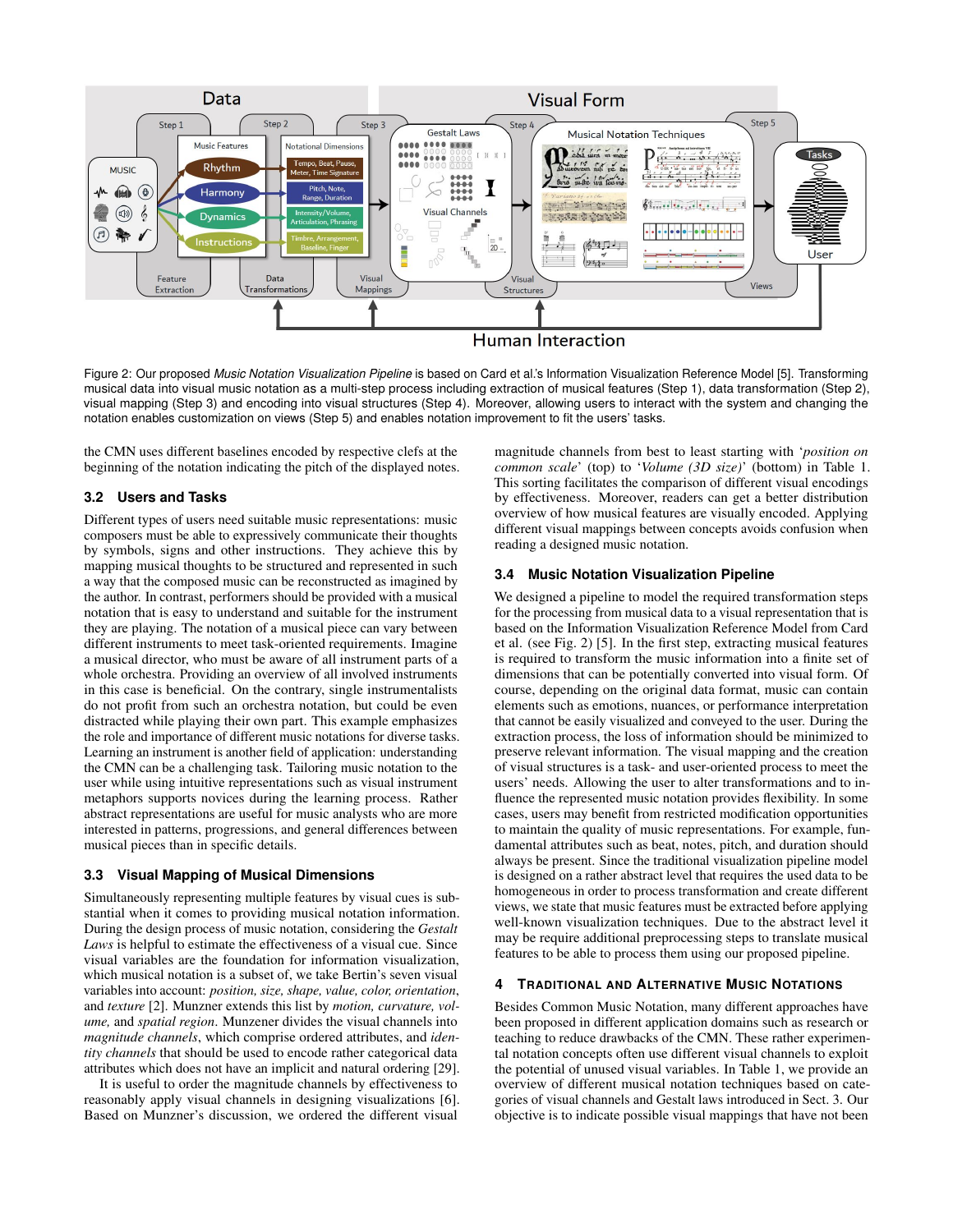<span id="page-3-0"></span>Table 1: An overview of mapping musical notation features (Rhythm, Harmony, Dynamics, Instructions) to visual variables: magnitude channel, identity channel, and Gestalt laws. The two-notes symbol (-) is used to indicate how the Common Music Notation (CMN) encodes music variables.

|                       |                                                                                                                                                                                                                           | Rhythm                                 |                                      |                                                 |                                                       | Harmony                                       |                                             |                        |                                                                     |                                                                          | Dynamics                              |          |                           | Instructions |                             |           |  |
|-----------------------|---------------------------------------------------------------------------------------------------------------------------------------------------------------------------------------------------------------------------|----------------------------------------|--------------------------------------|-------------------------------------------------|-------------------------------------------------------|-----------------------------------------------|---------------------------------------------|------------------------|---------------------------------------------------------------------|--------------------------------------------------------------------------|---------------------------------------|----------|---------------------------|--------------|-----------------------------|-----------|--|
|                       | Visual Variable                                                                                                                                                                                                           | Tempo / Beat                           | Time Signature<br>Meter /            | Pauses /<br><b>Breaks</b>                       | Tones<br>(Pitch / Frequency)                          | Note                                          | (Octaves)<br>Range                          | Accidental /<br>Normal | Duration                                                            | Intensity<br>Volume                                                      | Articulation                          | Phrasing | (Instrument)<br>Timbre    | Arrangement  | Baseline / Clef             | Finger    |  |
|                       | Text (Semantic Channel) [4]                                                                                                                                                                                               | $-5, [23]$                             | $-5, [12, 23, 33]$                   |                                                 |                                                       |                                               | $-5, [12, 23]$                              |                        |                                                                     | $-5, [12]$                                                               | J,                                    |          | $-5, [9, 12]$             |              |                             | ה. $[12]$ |  |
| Channels<br>Magnitude | Position on common scale<br>Position on unaligned scale<br>Length (1D)<br>Tilt / Angle<br>Area (2D size)<br>Depth (3D position)<br>Color Luminance<br><b>Color Saturation</b><br>Texture<br>Curvature<br>Volume (3D size) | $[1]$                                  | $\cdots$ [45] $\cdots$ ]<br>$[38]$   | $[8, 30, 38]$ , $[24, 30, 36]$ , $[12, 23, 33]$ | [8, 12, 38]                                           | $[1]$<br>$-5, [12, 23]$<br>$\frac{[8]}{[45]}$ | $-$ , [12, 23, 34, 45]<br>$[24]$<br>$\vert$ | [45]                   | $[45]$<br>[9]<br>$\overline{191}$                                   | [9]<br>[9, 24]<br>$\overline{[8]}$<br>$\begin{bmatrix} 38 \end{bmatrix}$ |                                       |          | $-5, [12]$ [8, 9, 12, 38] | [24]         | $-1, [12, 23]$              |           |  |
|                       | Figure Spatial Region<br>Elisa Color Hue<br>Del Motion<br>Del Shape<br>Shape                                                                                                                                              | [30, 34, 41]<br>[17]                   | [9]                                  | $[34]$<br>$\sqrt{2}$ , [12, 23, 24, 33]         | [17]                                                  | $[8, 36, 41]$ $[8, 9, 23, 24, 45]$<br>$[45]$  | J,<br>[9]                                   | $[23]$                 | $\frac{[41]}{[9,34]}$<br>ר, $[12, 23, 24]$ , $[12, 23, 24, 33, 38]$ |                                                                          | $-5, [12, 34]$                        |          | [12, 30, 38]<br>$[9]$     |              | $-5, [12, 24] -5, [12, 23]$ | $[34]$    |  |
| .aws<br>Gestalt L     | Proximity<br>Similarity<br>Enclosure<br>Closure<br>Continuity<br>Connection                                                                                                                                               | J,<br>[24, 30]<br>J,<br>$\frac{1}{20}$ | $\frac{[45]}{5, [24, 30]}$<br>$[24]$ | J,                                              | $-5, [34]$<br>$-5, [8, 9]$<br>[12]<br><br>J,<br>$[1]$ | [9]<br>[8, 9, 23]<br>J,                       | $[24]$<br>[9, 24, 45]<br>J,<br>$[12]$       | J,<br>[24, 45]         | J,<br>$\begin{bmatrix} 24 \\ 5 \end{bmatrix}$<br>$-5, [45]$         |                                                                          | c<br>$[34]$<br>$\frac{1}{34}$<br>[34] | ٠D       | [12, 30]<br>[12]          | J,           |                             | ۰,        |  |

used in a music notation system before, highlighted by empty cells having a grayed background. We point out that the given overview does not claim to be exhaustive since there are many ideas and approaches outside the world of academia (e.g., Pitch Bracket Notation [\[17\]](#page-4-42)). In the table, the CMN is listed using a two notes symbol  $(5)$  to emphasize differences between the listed notation approaches. Moreover, we selected the included references to be reproducible by a performer or computer instead of adding all methods that visualize any musical feature for analysis or entertainment. Frequently, music notation analysis visualizations apply abstract methods that do not take fundamental notation features into account [\[26,](#page-4-43) [44\]](#page-4-44).

In [Table 1](#page-3-0) we classify fifteen existing music notation techniques. We emphasize that this is not representative for all notation techniques that exist in literature. It is structured to facilitate the understanding of which reference of a music representation method is using a visual variable (rows) grouped by Munzners visual channel categorization [\[29\]](#page-4-29) and Gestalt law to encode a musical feature (columns). The columns are grouped by the characteristic musical meta-features introduced in [Sect. 3.1.](#page-1-1) Some music notation concepts use different encodings for notes (a tone within an octave: A-G), ranges, and pitch. We consider pitch to be composed by note and octave. Mostly, a performer requires the exact position to precisely play a musical piece. Therefore, we decided to list them separately to highlight explicit representations of this musical dimension. Music notation often includes textual descriptions to provide information about instrumentation, volume, tempo, and meter signature. Borgo et al. subdivide all visual channels into four categories, one of which are the *Semantic Channels* containing text, number, symbols, signs, icons, and others [\[4\]](#page-4-31). We consider this category to be appropriate to describe the contextual music notation information (first row in the overview table). Seldomly, complete chords are directly mapped on visual variables instead of the respective single notes. For instance, Malandrino et al. enrich the CMN with a colored background to indicate the current pitch class at a particular position in the score [\[27\]](#page-4-25). For the sake of simplicity and clarity, we decided to omit a separate column for the chord dimension due to the scarcity of such techniques.

## **5 RESEARCH IMPLICATIONS AND OPPORTUNITIES**

Our research shows how notations can be compared regarding their visual features. To the best of our knowledge, [Table 1](#page-3-0) comprises varying music notations but is not complete and may serve as a starting point for a survey. The introduced visualization pipeline (Fig. [2\)](#page-2-0) helps to both understand existing techniques and develop new ones. Since the pipeline unifies the design process on a rather abstract and conceptual level, it may be required to consider some musical dimensions in more detail. Nevertheless, we claim that any music notation visualization can be modeled using our pipeline that can be extended to cover further musical dimensions that we did not consider, if necessary. In doing so, weaknesses of a specific representation, as well as its capability to visually map musical features for a given task, can be revealed, considering relevant notational dimensions. Vice versa, in the design process of new music notation visualizations, the pipeline in combination with the overview table supports the consideration of different notational dimensions. The line-up of mappings between musical features and visual variables can also be used as inspiration to create new higher-level visualizations which also support content-based visual analysis of music.

Our research can be seen as a starting point for in-detail investigations of certain combinations of mappings and users or tasks. Specific pairs of visual variables and musical features could particularly fit certain user groups (e.g., learners, composer) or tasks (e.g., high-level analysis of a musical piece, performance). We assume that readers of the classical musical notation system are inherently biased due to early familiarization with the standard notation. Due to the familiarity, the popularity of the CMN and the historical contingency, it can be a difficult process to develop a music notation that will finally replace the CMN.

By now, we can exploit visual channels requiring technology that was not available during the development process of the CMN such as motion or color. Since CMN has some disadvantages such as differentiating tone pitches, new techniques could address these drawbacks by applying visual variables in a different way. During the design process of new music visualization methods, it is necessary to take the respective application area into account, as some mappings are more intuitive in a specific situation and convey precise while others rather provide abstract information of musical features.